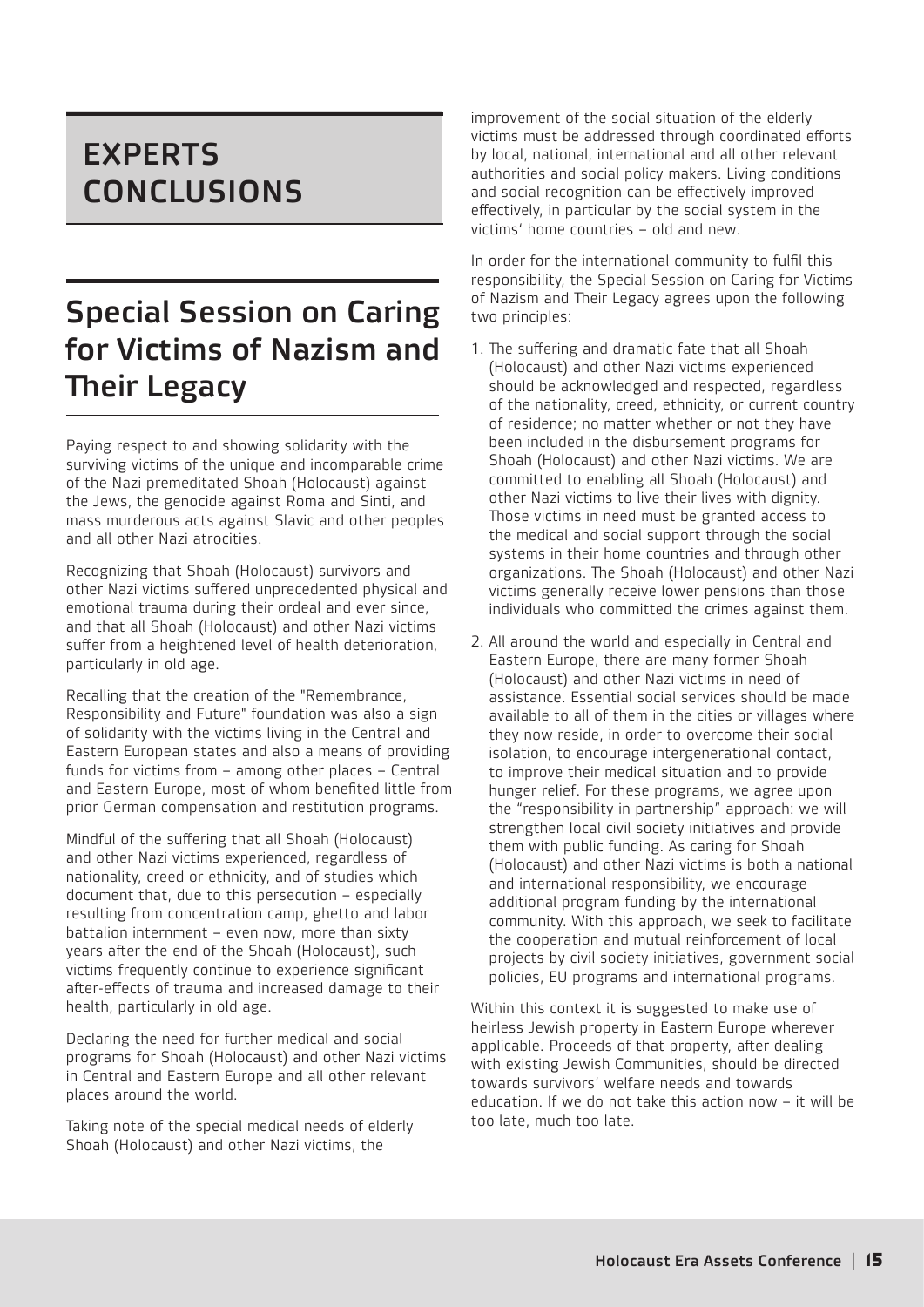Due to the special circumstances of the Jewish people- -survivors and victims alike, who did not have or do not have a directly elected government to represent them- -it is for their needs and in their memory respectively, that a strong Jewish voice must be recognized to fill the vacuum. An organization such as the WJRO (World Jewish Restitution Organization) and other relevant organizations, supported by understanding and by involvement of governments, would be the proper expression of that voice.

Taking into account the special role of the EU and other international communities and the continuing responsibility of national countries, the Special Session on Caring for Victims of Nazism and Their Legacy recommends the following steps to be taken:

- 1. To found a Center for Research, Social Welfare, Education and Advocacy that will also facilitate the exchange of experiences and international cooperation, monitor achievements in all relevant spheres of activity and provide Shoah (Holocaust) and other Nazi victims a much-needed lobbying organization.
- 2. To establish a system of permanent financial support to the former concentration camps, sites of mass murder and cemeteries and memorials at the EU level.
- 3. To strengthen financial support to all kinds of organizations caring for Shoah (Holocaust) and other Nazi victims and their legacy at the national level.
- 4. To strengthen financial support to associations and societies of Shoah (Holocaust) and other Nazi victims at the national leve.
- 5. To improve the legislative framework covering the social and legal status of Shoa (Holocaust) and other Nazi victims with a special focus on assuring equality with the status of war veterans at the national level.
- 6. To enable Shoah (Holocaust) and other Nazi victims to live the remaining years of their lives with dignity through an increase in their financial benefits at the same rate as that of average wages at the national level and enact legislation which exempts from taxes or needs-based benefits any such assistance received by Shoah (Holocaust) and other Nazi victims or their heirs. The Shoah (Holocaust) and other Nazi victims generally receive lower pensions than those individuals who committed the crimes against them.
- 7. To address the Ghetto-Rente issues in a timely and unbureaucratic manner  $-$  specifically, the German Government in cooperation with the German Courts.

Further, noting the importance and urgency of such assistance for Shoah (Holocaust) and other Nazi

victims, we express our readiness to establish an agency/mechanism which will monitor the efforts of the participating states relating to their commitment to deal effectively with the social welfare needs of Shoah (Holocaust) and other Nazi victims and will prepare and publish an annual report on the progress made.

### Holocaust Education, Remembrance and Research

The participating states wish to recognise the accomplishments that have been achieved in Holocaust Education, Remembrance and Research in the decade since the Washington Conference. Specifically, we reaffirm that the Holocaust has a universal significance, which each generation has to explore anew and transmit to the following generation. We recall the initiative of the government of Sweden in hosting the January 2000 Stockholm Forum, which resulted in the Stockholm Declaration signed by 44 participating states. We also reiterate the commitments made by the Stockholm Declaration. We recognise the groundbreaking work of the Task Force on International Cooperation on Holocaust Education, Research and Remembrance (ITF) since the Stockholm Forum. In particular, we acknowledge the fact that more and more archives have become accessible to researchers and the general public, as witnessed by the agreement reached on the ITS Bad Arolsen archives.

#### The participating states are committed to:

- 1. Promoting awareness and knowledge of the Holocaust in schools and universities as well as other educational and civic institutions; taking appropriate steps to make it a mandatory part of educational curricula.
- 2. Promoting the study of the historical context behind the terror regime of the Nazis and their allies and collaborators, and of the Holocaust in all its dimensions.
- 3. Fostering the study of Jewish history as an integral part of European and world history.
- 4. Repudiating any denial of the Holocaust and combating its trivialisation/diminishment whilst encouraging leaders of public opinion to stand up against this.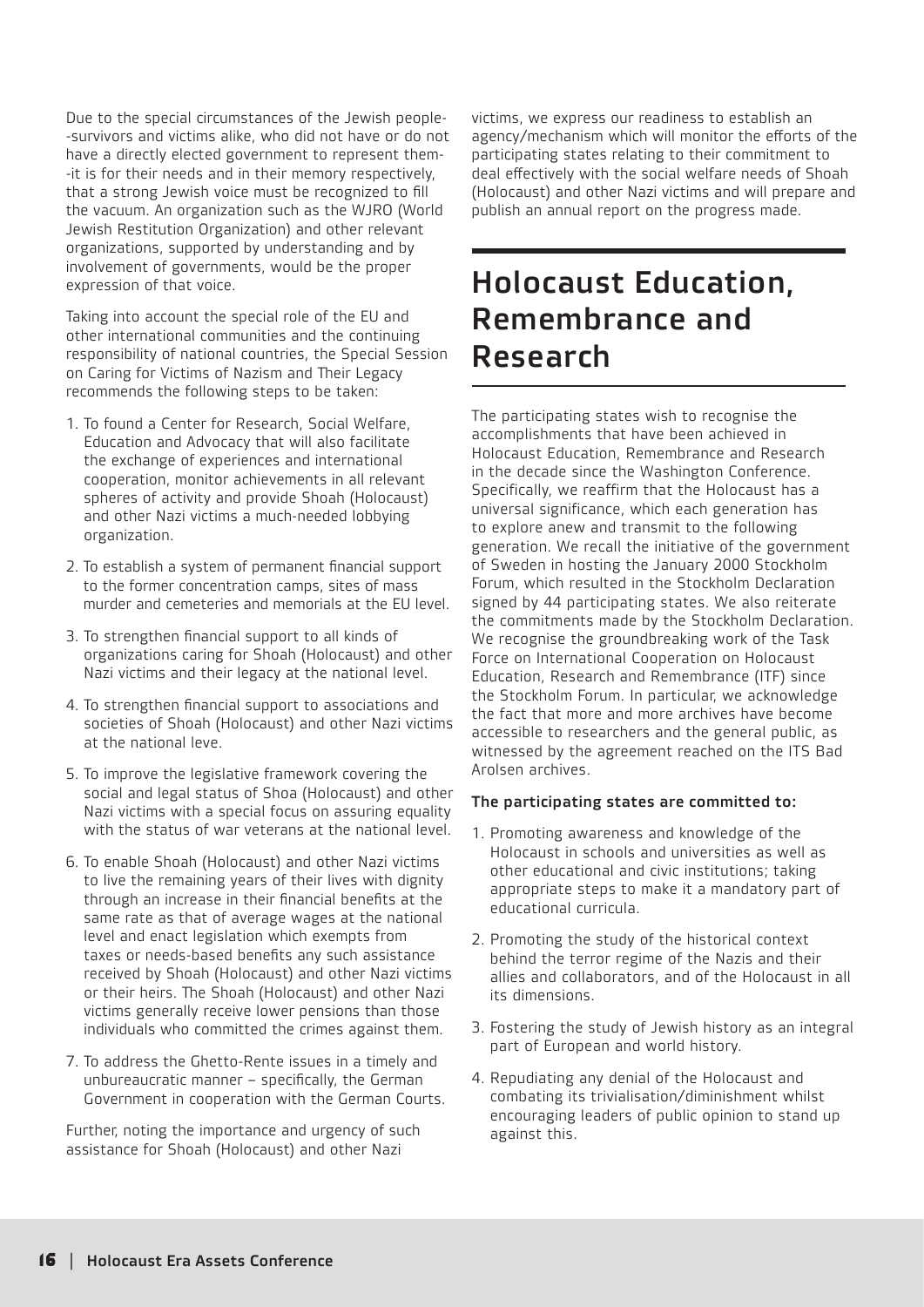- 5. Ensuring awareness of the suffering of all groups of Nazi victims, including Sinti and Roma.
- 6. Identifying, marking for posterity and preserving authentic Holocaust-related sites, such as former concentration camps, mass graves and other locations important to Holocaust history.
- 7. Opening and facilitating access to all relevant archives dealing with the Holocaust period so that documents concerning the Nazi era are available to researchers and the general public (including Holocaust survivors) whilst respecting laws on the protection of personal data, but taking cognisance of possible difficulties in applying such laws when studying the history.
- 8. Encouraging appropriate forms of remembrance, which includes marking a National Day of Remembrance according to national tradition and observing the annual UN Holocaust Remembrance Day on January 27.
- 9. Continuing or establishing close cooperation with the ITF or taking the steps necessary for joining it; ensuring the long-term continuity of our efforts by strengthening the ITF as a central body for gathering information and monitoring the implementation of our commitments to Holocaust Education, Remembrance and Research.
- 10. Reflecting deeply on the evils of genocide, ethnic cleansing, racism, anti-Semitism and xenophobia.
- 11. Making appropriate funding available for Education, Remembrance and Research activities.

### Immovable Property

Protecting and respecting property rights is a basic principle of democratic governments who operate according to the rule of law. During the Holocaust, wrongful confiscations, enforced property sales and sales of property under duress were part of the persecution of innocent people and groups because of their religion, nationality or political position. Jewish families and communities were systematically targeted and sustained immeasurable damage due to illegal seizures and destruction. After the defeat of the Nazis, confiscated private property was not restored to its former owners in Central and Eastern European countries, but typically nationalised during the period of communist control. Moreover, neither communal nor religious property – critical to reviving Jewish life, supporting the social welfare needs of

Holocaust survivors and promoting the preservation of Jewish cultural heritage – was returned to what remained of the devastated Jewish communities or their successors.

While a number of countries have enacted legislation or taken other actions which address the restitution of, or compensation for, immovable property illegally seized during the Nazi and communist eras, many governments have failed to take adequate steps to return such confiscated properties to their rightful owners.

As a result, the Working Group on Immovable Property makes the following recommendations:

- 1. Where it has not been done, states should make every effort to return confiscated private property to former owners, as well as their heirs or successors, in an expeditious manner and through a process that takes account of the many obstacles facing claimants seven decades after the property was taken.
- (a) In accordance with the principles of justice and equal treatment, states should provide restitution in rem whenever possible, particularly in circumstances where the confiscated property is still held by the government, and;
- (b) Whenever the confiscated property cannot be returned, states should provide alternative property of equal value or provide equitable compensation;
- 2. If it has not already been done, states should establish a claims process which is simple, accessible, transparent and expeditious in a manner consistent with national law. This should include the following procedures:
- (a) Applications should be processed by special tribunals or claims agencies, not by the courts of the state's judicial system;
- (b) Relaxed standards of proof should apply, including the acceptance of alternative forms of evidence, e.g. for establishing property ownership, the death of a former owner or one's status as an heir;
- (c) Claimants should not be impeded by burdensome financial requirements;
- (d) Claimants should be able to submit claims easily, which includes being able to send them over the internet or lodging them with local embassies;
- (e) A decision should be issued within a reasonable time after a claim is submitted;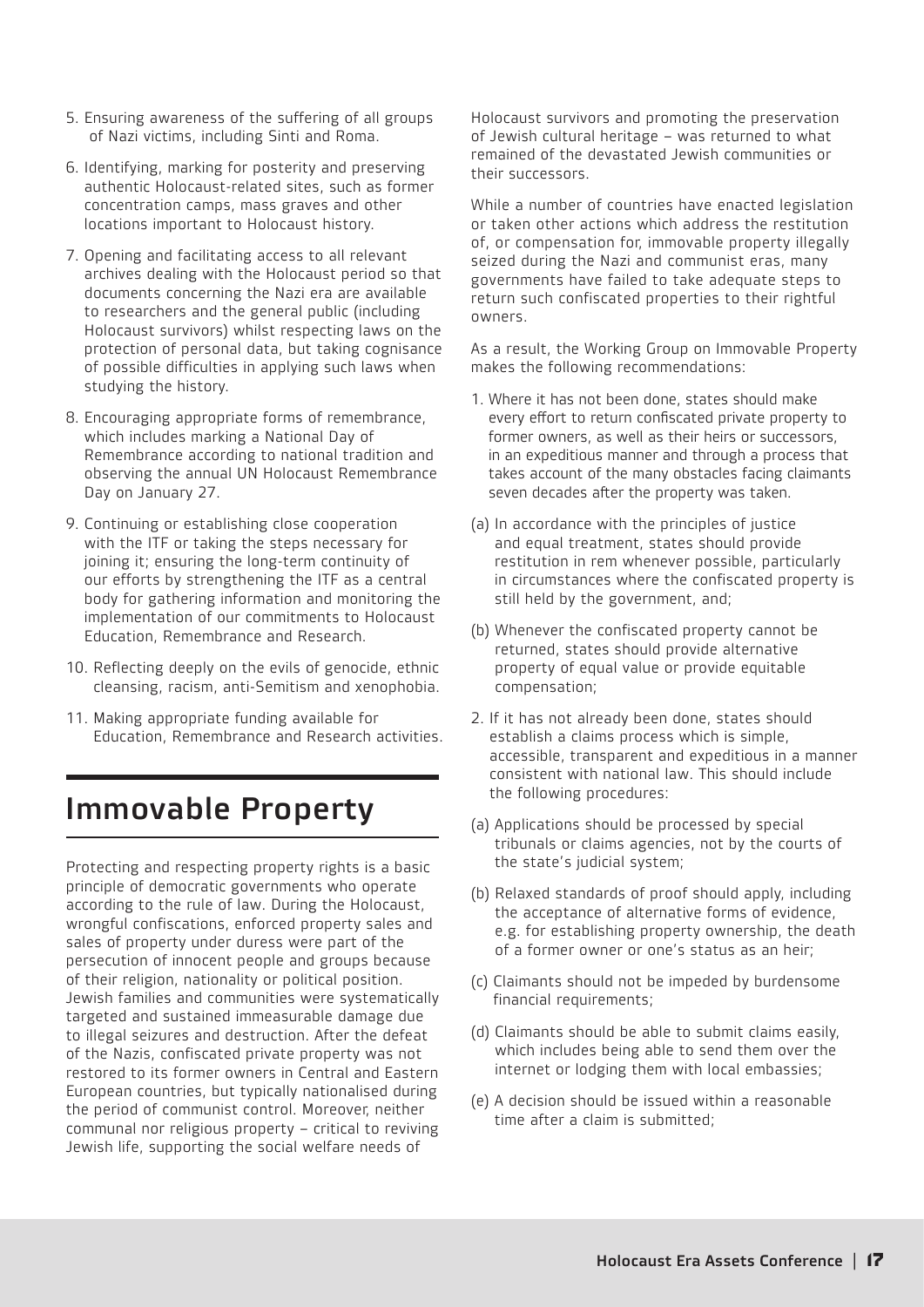- (f) The reason(s) for a decision should be clearly stated;
- (g) Property should be returned or compensation paid promptly, especially for elderly claimants. It should not be done over a protracted period;
- (h) Claimants should be able to lodge appeals against negative decisions with an independent appeals authority;
- 3. Current citizenship and residency requirements should not be used to prevent the restitution of, or compensation for, confiscated property.
- 4. Where it has not been done, states should make every effort to return – and transfer the ownership rights for – confiscated Jewish communal and religious property to Jewish communities, organisations, or their successors, or they should provide fair compensation in lieu of restitution.
- 5. Where appropriate, states should encourage the establishment of foundations (to be administered jointly by representatives of the local Jewish community and pertinent international Jewish groups) to assist in the preparation of restitution claims regarding communal and religious property and to manage such recovered property or related compensation.
- 6. As part of the effort to restitute communal and religious property, when a property of historic value – such as a synagogue – is returned in disrepair or in an otherwise ruined condition (while in the government's possession), states should help either by modifying laws which impose penalties for not maintaining properties in a reasonable condition, or by providing financial and material assistance to undertake necessary repairs and restoration.
- 7. In ways consistent with national legislation, states should modify privacy protection laws which interfere with access to documentation related to property ownership and personal records, such as birth, death and marriage certificates.
- 8. Access to archives and documentation dealing with the Holocaust period should not be hindered for researchers and the public. States should encourage government institutions to provide easy access to their records in accordance with the guidelines of the International Council on Archives.
- 9. While every effort should be made to return confiscated, immovable property to its rightful former owners, states should also safeguard the current occupants of such property.

10. The mass destruction perpetrated during the Holocaust put an end to centuries of Jewish life and included the decimation of thousands of Jewish communities in much of Europe. As a result the graves and cemeteries of generations of Jewish families and communities were left unattended. These cemeteries are sacred sites and governments should insure that they are demarcated, preserved and permanently protected from private development or other forms of desecration.

The Nazi murder of European Jewry resulted in thousands of mass graves throughout Eastern Europe. Today many of them are still unmarked and exposed to the elements. They are targeted by grave robbers and defiled by wild animals. Governments and civil society should support efforts to see that all these places of martyrdom are identified and properly commemorated and that mass graves are protected and permanently sealed.

- 11. States should establish a special standing committee which will do the following:
- (a) Monitor and otherwise follow-up on the implementation of the final Terezín Declaration;
- (b) Prepare and distribute periodic reports among participating states which summarise the relevant restitution-related activities that have been undertaken by governments subsequent to the Prague Conference;
- (c) Convene another international conference, at an appropriate time following the Prague Conference, to review the progress made and difficulties confronted in implementing the commitments reflected in the Terezín Declaration;

#### Looted Art

The Working Group on Looted Art recognises the progress that has been made in the research, identification, and restitution of cultural property by governmental and non-governmental institutions in some countries since the 1998 Washington Conference on Holocaust-Era Assets and the adoption of the Washington Principles on Nazi Confiscated Art. Nevertheless, it also affirms the urgent need to broaden, deepen, and sustain these efforts in order to ensure just and fair solutions regarding cultural property looted during the Holocaust era and its aftermath. We acknowledge that the plundering of cultural property was an integral part of the genocide perpetrated against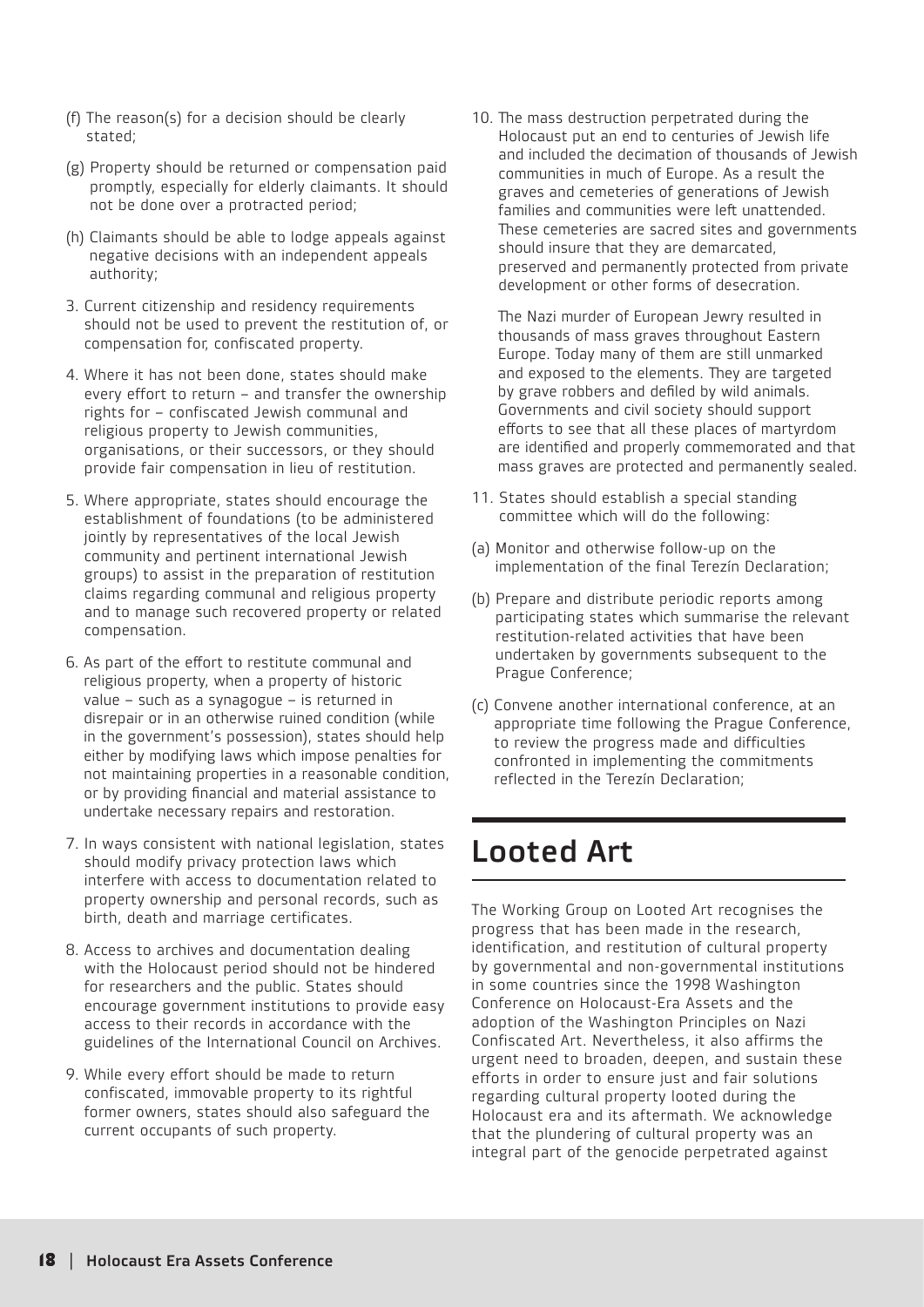the Jewish people and of the persecution of others, and that it was a war crime and a crime against humanity.

The Working Group on Looted Art makes the following recommendations to the participating states:

- 1. Where they have not done so, institutions and states should be encouraged to undertake provenance research. Adequate funding for provenance research is needed, including grants to institutions and independent researchers. States should ensure the ongoing internet publication of provenance information, including full details of looted objects and those of unclear provenance.
- 2. Access to archives and documentation should be unhindered for all parties. States should encourage private institutions and individuals (e.g. auction houses, art-dealers, galleries and banks) to also provide access to their records. Funding should be given to private entities to support the accessibility of archives.
- 3. States should enact or modify restitution legislation to facilitate the identification and recovery of looted cultural assets by the original owners or their legal successors.
- 4. If states have not done so already and where consistent with national law, they should establish national claims procedures for fair and just solutions encompassing decisions on their merits, i.e. on a moral basis and not on technical defences such as the passage of time.

#### Procedures should include:

- The sharing of evidence by both the current possessor and the claimant;
- The presumption of confiscation;
- Relaxed standards of evidence for the original owner;
- The burden of proof should not rest solely on the claimant; the present possessor also has to prove the rightfulness of his/her possession;
- Claimants should not be burdened by financial requirements.
- 5. Export, citizenship, inheritance and cultural heritage laws should not be used to prevent the restitution of cultural property to claimants.
- 6. States should support and encourage the establishment of public or private organisations which advise, support and assist claimants in provenance research, legal concerns, restitution and other matters.
- 7. States should actively support the establishment and operation of an international association of all provenance researchers. This association should encourage cooperation between researchers, the exchange of information, the setting of standards, and education.
- 8. Institutions should be encouraged to provide provenance information in all exhibitions or other public presentations that include looted cultural property.

## Judaica and Jewish Cultural Property

The Working Group on Judaica and Jewish Cultural Property (further referred to as the "Working Group") recognises the progress that has been made in the research, identification and restitution of cultural property by governmental and non-governmental institutions in some countries since the 1998 Washington Conference on Holocaust-Era Assets and the adoption of the Washington Principles on Nazi Confiscated Art. Nevertheless, it also affirms the urgent need to broaden, deepen and sustain these efforts in order to ensure just and fair solutions regarding cultural property looted and displaced during the Holocaust era and as a result of the Holocaust.

The Working Group acknowledges that the plundering of cultural property was an integral part of the genocide perpetrated against the Jewish people and of the persecution of others, and that it was a war crime and a crime against humanity.

In developing a consensus on principles to assist in resolving issues relating to Nazi-confiscated works of art, works of applied art, Judaica, books, manuscripts, ephemera, and everyday items (further referred to as "objects in the above specified categories"), the Working Group recognises that there are differing legal systems depending on the nations they are located in and that countries act within the context of their own laws.

The subject matter of the recommendations is the identification and discovery of:

- Wrongfully appropriated objects for restitution to their former owners or their respective heirs;
- Objects that have been acquired without knowing their true provenance;
- Inherited holdings of unidentified provenance, including long-term loans and donations.